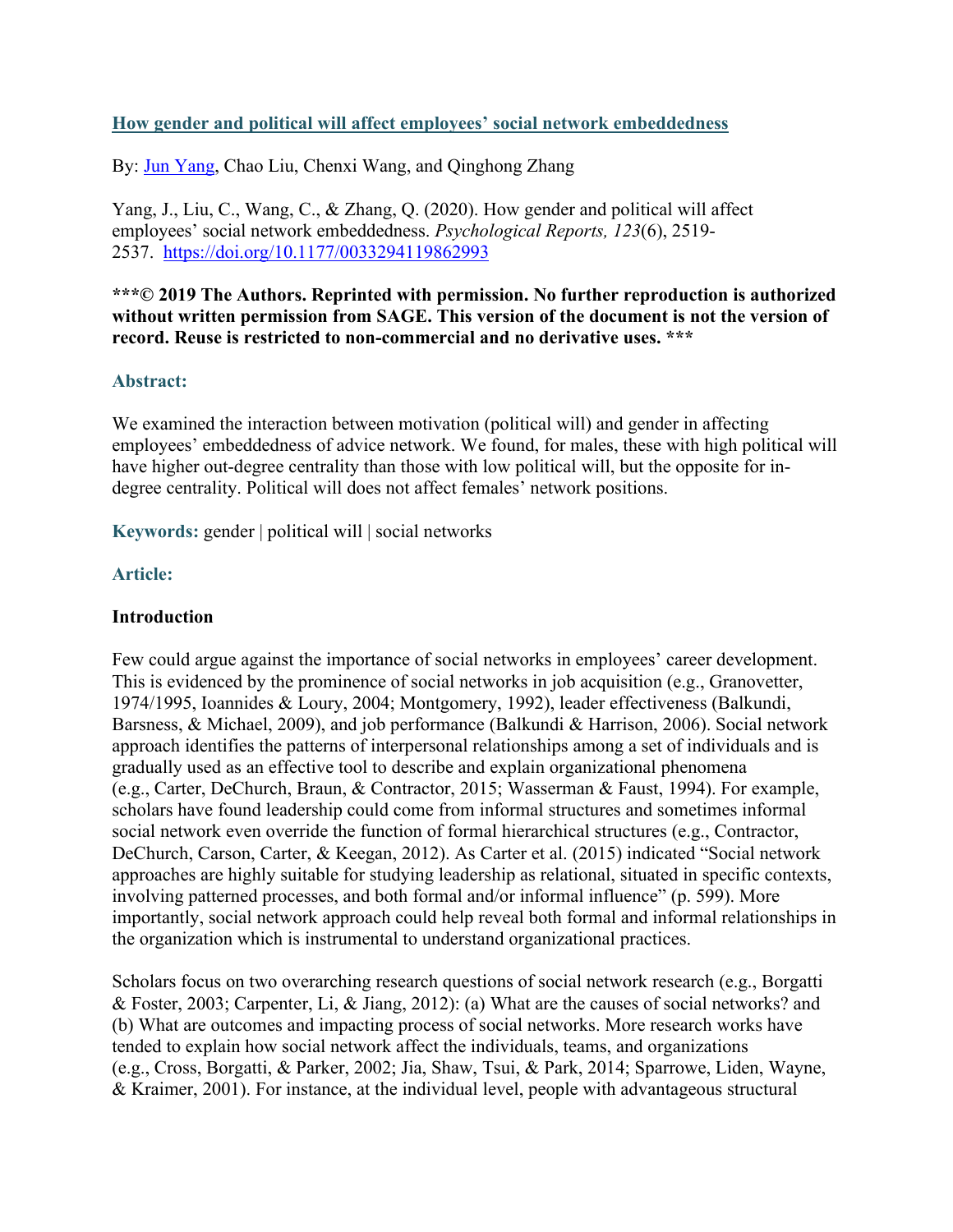position are more likely to be promoted (e.g., Burt, 1995), get higher performance appraise (e.g., Sparrowe et al., 2001), more voice behavior (e.g., Venkataramani, Zhou, Wang, Liao, & Shi, 2016), and get more information in job acquisition (e.g., Granovetter, 1974/1995, Ioannides & Loury, 2004). At the team level, scholars have found social network structure could significantly impact team performance (e.g., Mukherjee, 2016; Sparrowe et al., 2001), team creativity (e.g., Perry-Smith & Mannucci, 2017), team cohesion (e.g., Tulin, Pollet, & Lehmann-Willenbrock, 2018; Wise, 2014), and team formation (e.g., Aldrich & Kim, 2007). Besides, at the organizational level, organizations with good structural embeddedness could have more social capital (e.g., Borgatti & Foster, 2003), make strategic collaboration easier and efficient (Cross et al., 2002), and bring better competitive performance (e.g., Ingram & Roberts, 2000).

As the outcomes of social networks positioning have been studied greatly, an equally important question, if not more important, receives surprisingly less attention. That is what individual characteristics acting as antecedents help the actors to effectively embed themselves within these networks (Kilduff & Brass, 2010, for a review). Beyond previous studies on demographic similarities (Klein, Lim, Saltz, & Mayer, 2004) and self-monitoring (Mehra, Kilduff, & Brass, 2001) in affecting employee's social networks, little was known about how individual characteristics affect employees' network positions in an organization. To address this gap, this study attempts to further investigate how a different type of individual characteristics, specifically, political will that will be discussed in the following part as a motivation to engage in social network building, together with gender, affects employees' social network position in the advice network.

Mintzberg (1983) described organizations as political arenas, and organizational politics are an excellent prism for examining organizational phenomena (Ferris, Treadway, Kolodinsky, Hochwarter, & Frink, 2005), especially when we are considering the power bases of social network embeddedness. An employee who engages in the political behaviors must have the ability to accurately perceive the environment and use such knowledge to influence other people (e.g., political skill), and at the same time, has the motivation to investigate the energy, time, and social capital (e.g., political will), in order to achieve his or her goal at work. As the research on political skill have been prosperous (e.g., Ferris et al., 2005, 2007; Treadway, Hochwarter, Kacmar, & Ferris, 2005; Treadway et al., 2013), studies of political will have been scant. Mintzberg (1983) highlighted political will occupied a critical role in determining one's political skill or political behavior which affect other work-related outcomes. If we consider social network positioning as an outcome of the political process in an organization, then it is important to examine how an employee's motivational basis (political will) affects their embeddedness in the networks.

In addition to the role of political will, gender has also been found to play an important role in determining employees' embeddedness in the social networks. Research suggested that females are often in a disadvantaged position and have smaller personal networks (Pratt & Hanson, 1996). Previous research has not examined the compensating strategy used by women in particular as a disadvantaged group within networks but suggests that gender may have a more complex effect on personal networks than other traits studied (McPherson, Smith-Lovin, & Cook, 2001). This study aims to integrate motivational perspective (political will) to investigate the underlying relationship between gender and social networks.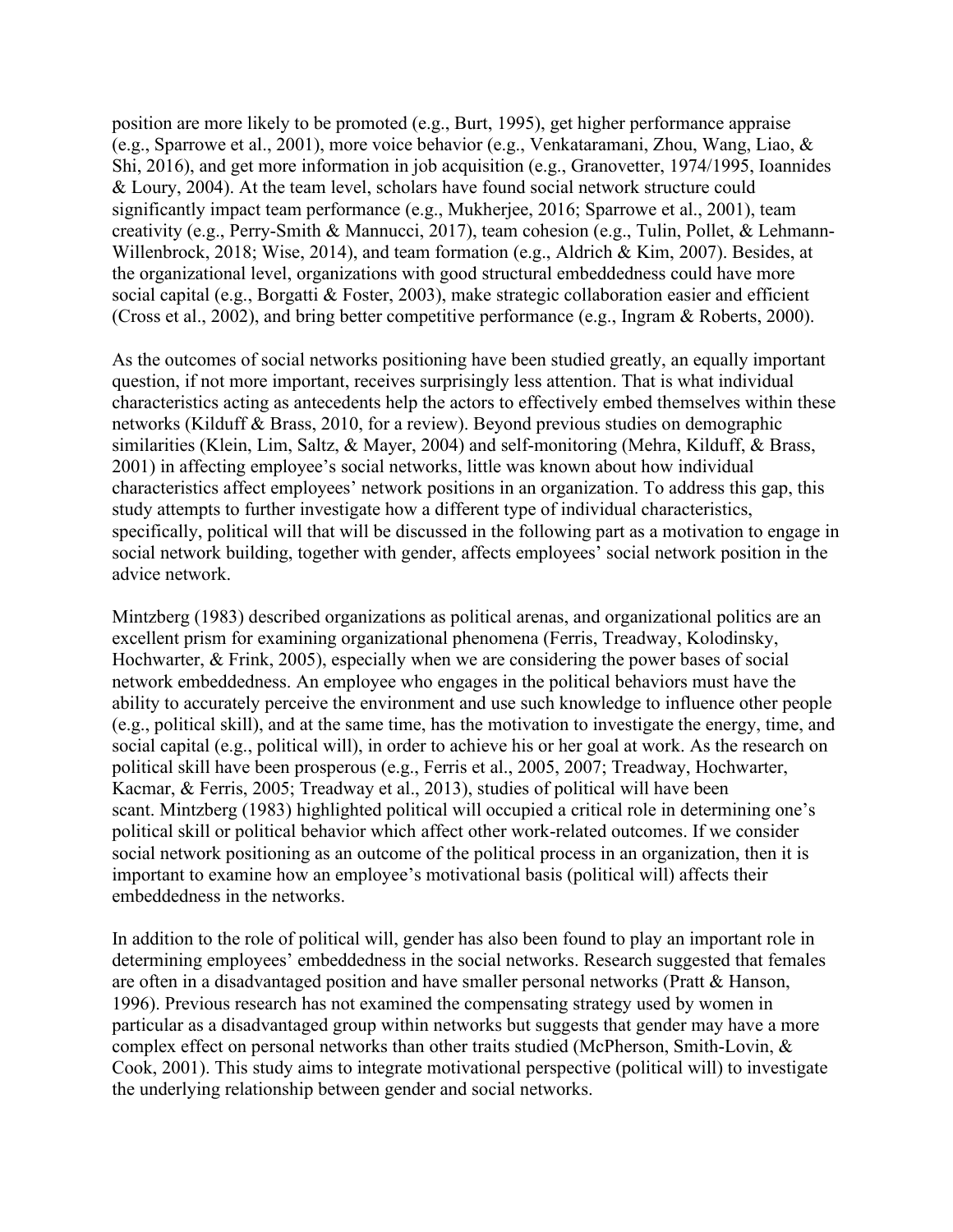Especially in China, we find cultural elements or values such as power distance and traditionality (e.g., Farh, Hackett, & Liang, 2007) embedded in gender exert great influence on the formation of social network and its impacting effect. For example, for Chinese society, individuals are apt to accept the fact that power in organizations is distributed unequally (e.g., Fernandez, Carlson, Stepina, & Nicholson, 1997; Spencer-Oatey, 1997) and leaders or males might have been recognized as ones with more authorized power. Furthermore, in China, more people tend to hold the traditional belief "Before marriage, a woman should subordinate herself to her father; after marriage, to her husband and women are more likely to surrender to male dominance" (e.g., Farh et al., 2007; Yang, Yu, & Yeh, 1989). As dominance often relates with politics, so we strongly contend that gender could play a big role in determining the effect of political will on social network embeddedness in Chinese samples. What's more, this conjecture could be collaterally verified by existing studies about gender, political skill, and social network in Chinese samples. The lens of social network in explaining organizational phenomena are often interpreted as *guanxi* network in Chinese contexts (e.g., Chen, Chen, & Huang, 2013; Chua, Morris, & Ingram, 2009; Park & Luo, 2001; Wei, Chiang, & Wu, 2012; Xin & Pearce, 1996). For example, individuals with high political skill are good at developing highquality *guanxi* with their supervisors and have more relational embeddedness with their leader (e.g., Wei et al., 2012). Bu and Roy (2005) revealed that Chinese male and female managers' career success networks (CSNs) both connect to more powerful men but differ in instrumental and expressive transactions with same- and opposite-sex CSN alters. Bian (1997) found strong ties but not weak ties of individual's social network are more helpful for the job search, contradicting to the results of Granovetter (1973, 1974/1995). These *guanxi* or social network studies help complement, extend, or contradict the conclusions of social networks in western contexts. However, it is a research gap that these studies seldom deal with gender and "political capabilities (political skill and political will)" simultaneously in investigating the formation of social network embeddedness. Moreover, the important motivational bases of political capabilities, that is, political will, are in desperate need of exploration. This study could also provide important empirical evidence about the role of gender and political will in determining social network embeddedness for further comparison between Chinese and western social networks.

This study develops an integrated model of the interaction between political will and gender on the social network embeddedness in China (see Figure 1.). We believe by examining political will (motivation) and gender (demographic) simultaneously, this article will contribute to our understanding how employees construct their social network embeddedness in organizations.



**Figure 1.** Theoretical model.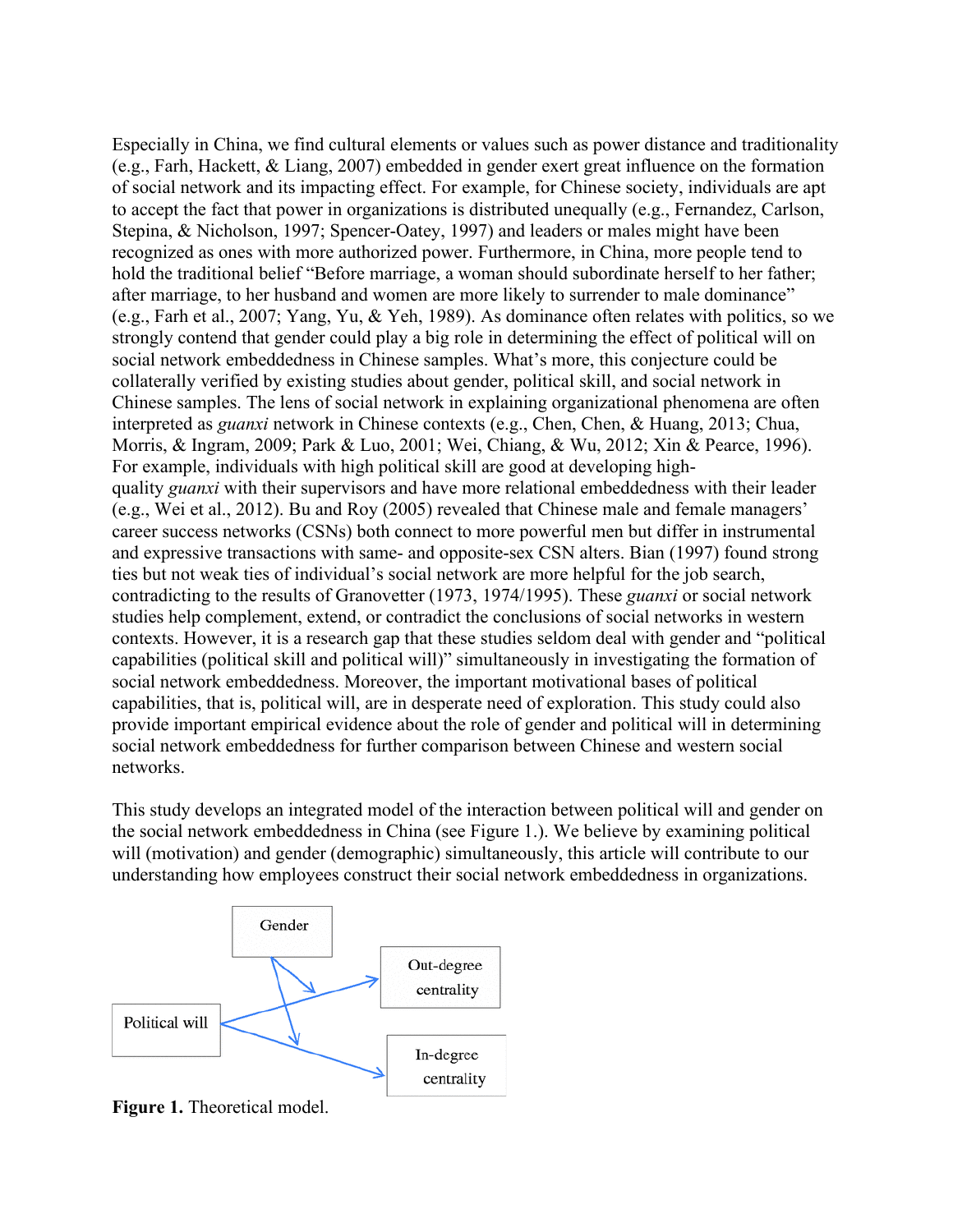Political will and advice social network positioning

Political will is a concept put forward by Mintzberg (1983) and it represents an actor's willingness to expend energy in organization politics in pursuit of his goals in nature. Political will is used across various disciplines and lacks a uniform definition. In order to relate political will to leadership or individual success in the management, some researchers made effort to define and operationalize the construct of political will. In the concept constructing consistent to Mintzberg (1983), Treadway (2012) identified political will as "the motivation to engage in strategic, goal directed behavior that advances the personal agenda and objectives of the actor that inherently involves the risk of relational or reputational capital" (p. 533). On the basis of this conceptualization, Kapoutsis, Papalexandris, Treadway, and Bentley (2017) validated a measure of political will using six different samples across several countries that ultimately encompasses two dimensions (i.e., self-serving and benevolent). Treadway (2012) and Kapoutsis et al. (2017) agreed that concern for self and concern for others act as major motivations to engage in political behavior.

As we view organizations as political arenas, political will is an appropriate measure of political motivational basis. Treadway et al. (2005) found individuals with high political will were more likely to engage in political behavior. Moreover, political will seems to explain variance over and above political skill in relation to influence tactics and status (Kapoutsis et al., 2017). In their study, Treadway, Campion, and Williams (2017) examined the role of political will and political skill in the face of powerlessness and its stress-related outcomes. In our study, we want to figure out the role political will play in individuals' social network embeddedness.

Social network research is distinctive in that it focuses on the relationships between actors rather than the attributes of the actors themselves (Brass, Galaskiewicz, Greve, & Tsai, 2004). Research investigating social networks has focused on network centrality. Network centrality refers to the location of an actor within the larger web of relationships and how significant that position is to the functionality of a particular network. That is, the more prominent an individual's role in a social network, the greater their centrality index. After calculating an individual's centrality index for a given network, researchers treat these indices as variables to be used in empirical models in an effort to understand both antecedents of behaviors/structure and as outcomes of other behaviors/structure (Brass et al., 2004). Most researchers tend to choose out-degree centrality, in-degree centrality, and eigenvector centrality as these indicators capture the essence of power or control over some resources (e.g., Hadani, Coombes, Das, & Jalajas, 2012; Ibarra & Andrews, 1993; Sparrowe et al., 2001). We use out-degree centrality and in-degree centrality in this study to further explore the role of political will and gender in the advice network embeddedness. Out-degree centrality is a form of degree centrality that counts only those relations with other members reported by the focal individual. On the contrary, in-degree centrality is a form of degree centrality that counts only those relations with a focal individual reported by other members (Sparrowe et al., 2001).

Advice networks have been shown to affect several aspects of an employee's organizational experience. Research has determined that advice centrality positively predicts both in-role and extra-role performance (Sparrowe et al., 2001), perceptions of risk taking, acceptance,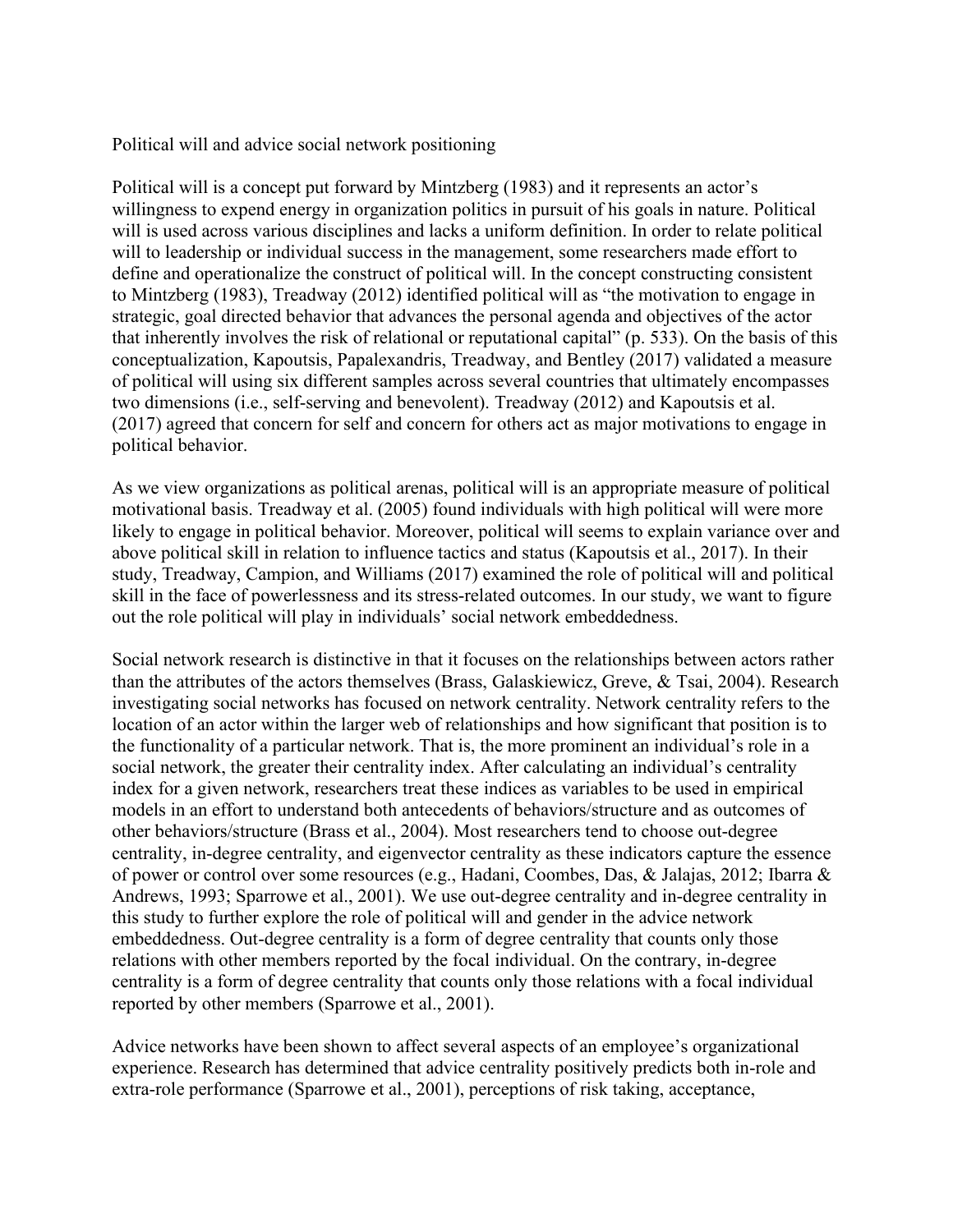information access (Ibarra & Andrews, 1993), and knowledge overlap (Wong, 2008). Seibert, Kraimer, and Liden (2001) found that placements in advice networks could have an indirect impact on salary, promotions over time, and career satisfaction.

In their examination of personality and individual differences as antecedents to centrality in team networks, Klein et al. (2004) posited that demographics, personal values, and personality all impact individuals' positions of centrality. Overall similarity across the aforementioned dimensions, with demographic similarity having the weakest effect, predicted both advice and friendship centrality. Furthermore, the personality traits of agreeableness and neuroticism predicted centrality with high agreeableness having a positive relationship and high neuroticism being negatively related. Given these results, further research is necessary to provide an improved understanding of the influence of individual differences on network positioning.

As defined, political will are understood as primary motivator for mobilizing various resources to achieve political goals. Kapoutsis et al. (2017) revealed that political will impact political behaviors such as ingratiation, upward appeals, and voice behavior. Blickle, Schütte, and Wihler (2018) demonstrated political will significantly impact individuals' objective career success and people might go out for power striving in light of their political will. Maher, Gallagher, Rossi, Ferris, and Perrewé (2018) found political will could impact the individuals' impression management strategies in combination with political skill. That is, political will is as important as political skill in understanding which strategies individuals would prefer. We argue in the study that political will is an important motivational force and rooted in self-determination theory (Ryan & Deci, 2000). Individuals with high political will are more intrinsically motivated to engage in behaviors that fulfill their needs such as relations and power. As we theorize network embeddedness as an outcome of employees' political behaviors, it is reasonable to argue that political will is likely to facilitate employees' embeddedness in advantageous positions in the advice network. Therefore, we hypothesize the following:

**Hypothesis 1a:** Political will is positively related to employees' out-degree centrality in the advice network.

**Hypothesis 1b:** Political will is positively related to employees' in-degree centrality in the advice network.

Gender and social network positioning

Research on gender effect on the social network has shown that males and females embed themselves in different positions in a network. For example, research showed that women of the same work experience and age have fewer connections with top government officials as their male counterparts in the public sector (Scott, 1996). There was evidence women were rated as less influential than men and often not well integrated into men's networks especially the organization's dominant coalition (Brass, 1985). On the contrary, men are more likely to have extensive and utilitarian networks at work than women. Based on the above evidence, we argue that male employees are likely to possess more central positions (both in-degree and out-degree) than their female counterparts in the advice network. Therefore, we hypothesize the following: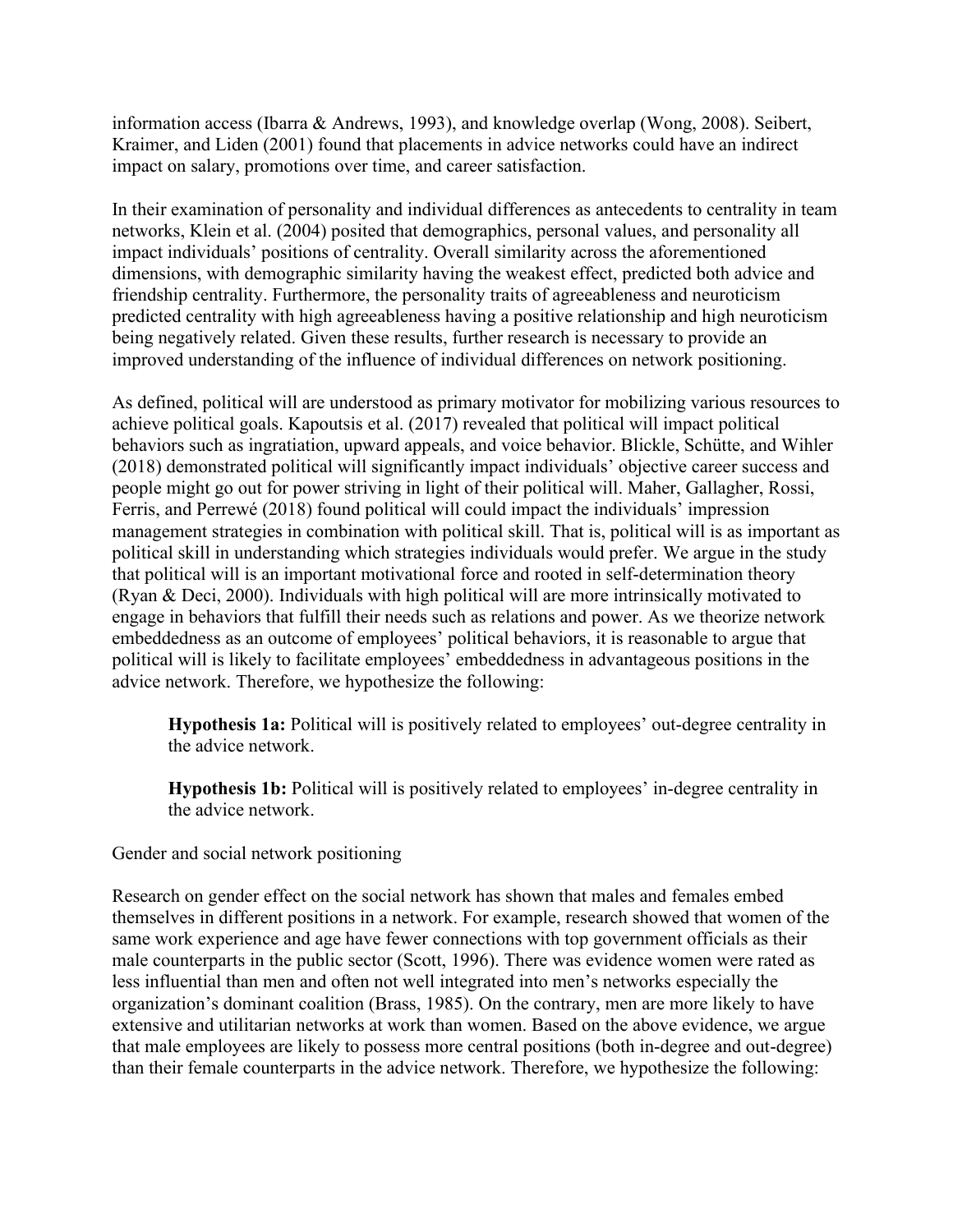**Hypothesis 2a:** Male employees are likely to have higher level of in-degree centrality in the advice than female employees.

**Hypothesis 2b:** Male employees are likely to have higher level of out-degree centrality in the advice than female employees.

Interaction of gender and political will on social network positioning

As noted above, gender differentiates employees' social network positioning. Although it is evident females usually embed themselves in disadvantageous positions than their male cohort, some contrary findings suggest that the story might be more complex than that. In one study (Gill et al., 1973), the authors found that women and men differentiated in the relational dimension in five separate samples, and females are more likely to perform social interactions when they are confronted with a task or questions than men. These inconsistent findings suggested that there is an overlooked variable tangling with gender in affecting network position. In this study, we believe political will may help us clarify this issue.

In terms of out-degree centrality of advice network, as men tend to be more active in developing their utilitarian networks or seek to rush in organization's dominant coalition (Gill et al., 1987), they might possess higher out-degree centrality compared with their female counterparts. Taking together the impact of both political will and gender on out-degree centrality, we expect that males with high political will are most likely to have the highest out-degree centrality, whereas females with low political will are least likely to seek advice from the others. Thus, we propose:

**Hypothesis 3a:** Gender will moderate the positive relationship between individual political will and out-degree centrality of advice network such that the relationship will be stronger when the gender is male than when the gender is female.

On the other hand, as for the in-degree centrality, Chinese people tend to hold the traditional belief "Before marriage, a woman should subordinate herself to her father; after marriage, to her husband and women are more likely to surrender to male dominance"[AQ: Please check whether the quoted text "Before marriage, a woman should subordinate herself to her father; after marriage, to her husband and women are more likely to surrender to male dominance" is correct as set. Also, please note that this quoted text is repeating twice in the article. Please check and edit as necessary.] (e.g., Farh et al., 2007; Yang et al., 1989). Thus, we predict males would get higher in-degree centrality than their female counterparts as men are always in the center of the dominant coalition (Brass, 1985). Therefore, we propose:

**Hypothesis 3b:** Gender will moderate the relationship between individual political will and in-degree centrality such that the relationship will be stronger when the gender is male than when the gender is female.

# **Method**

Sample and procedures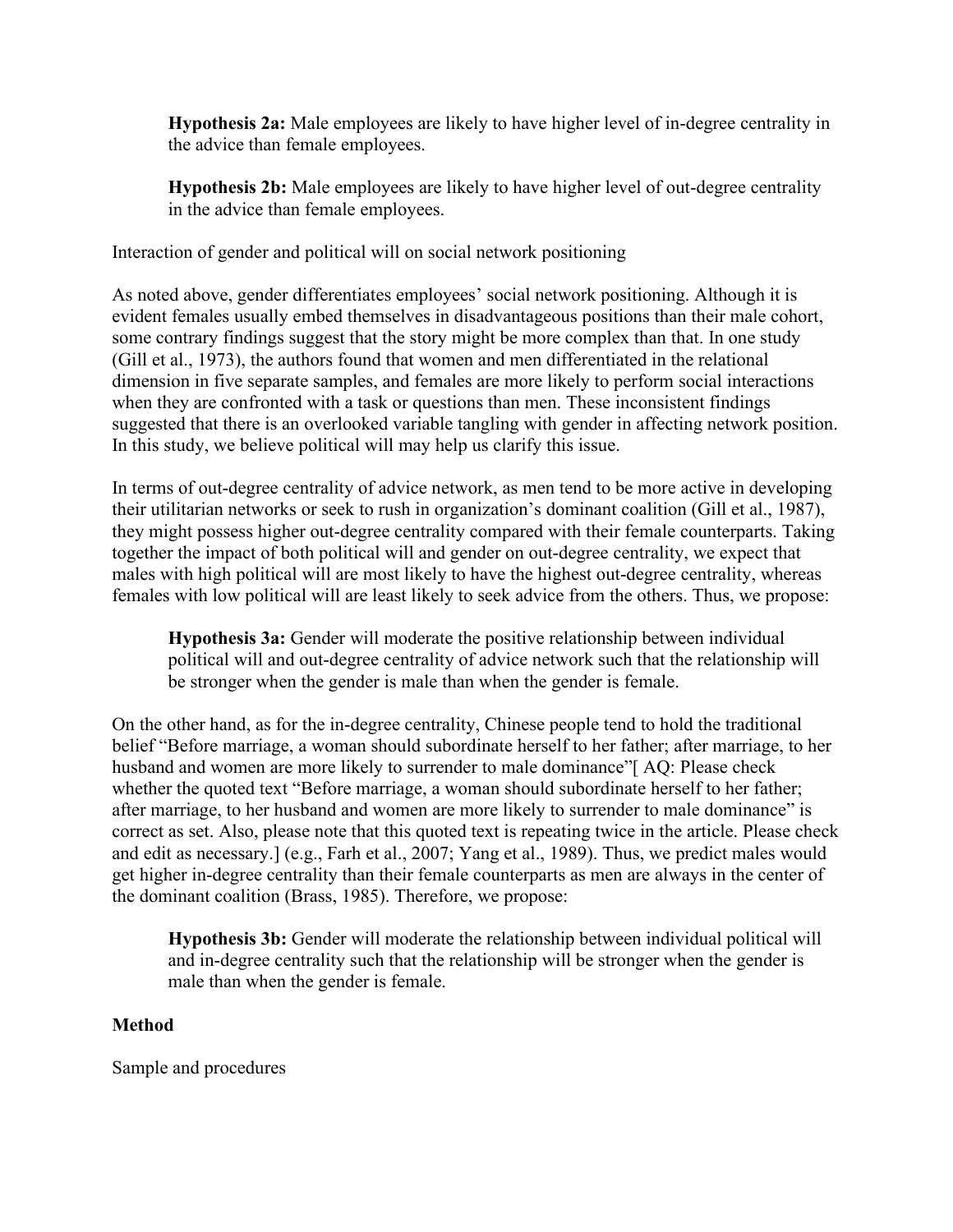The study included 181 employees from a private hospital in northeast China. Surveys were distributed by members of the research team with each questionnaire being accompanied by an endorsement letter from the company. Employees were given time during their breaks to complete the questionnaire and return their survey in a blank sealed envelope to a member of the research team to ensure confidentiality.

We used a whole social network analysis and approached all the employees of the hospital. Overall, we received 156 usable responses out of 181 surveys sent out, which yields a response rate of 86.19%. According to Costenbader and Valente (2003), even the social network is incomplete, or some network data are missing, we may still be able to take advantage of some aspects of network theory and techniques. The average age of our sample was 30.51 years (standard deviations  $(SD) = 8.68$ ), and their average tenure was 3.02 years  $(SD = 2.89)$ . Among them, 109 were females (69.87%) and 47 were males (30.13%).

### **Measures**

We used mature scales or instruments used in previous researches to measure our key variables. Besides, we followed the commonly used back-translation procedure (e.g., Brislin, 1970; Chapman & Carter, 1979) to guarantee the reliability and validity of the measurement. Specifically, we asked three Doctors majoring in management to translate the original English instrument into Chinese. In the translating process, they worked independently and agreed on the final instrument. Furthermore, we invited management professors to translate the Chinese instruments back into English. By comparing and modifying the Chinese instruments several times, the final translations are nearly the same with the original English instruments. We used the final Chinese instruments to collect data and examine our model.

# *Political will (α = .88)*

This variable was measured with an eight-item scale from Kapoutsis et al. (2017). Sample items included "I would engage in politics to serve the common good" and "Engaging in politics is an attractive means to achieve my personal objectives." All items were measured using a five-point-Likert-type scale ranging from 1 (Strongly Disagree) to 5 (Strongly Agree).

# *Out-degree/in-degree centrality of advice network*

We followed Klein et al. (2004) and Sparrowe et al. (2001) to measure the out-degree/in-degree centrality of advice network. Specifically, we used the roster method to collect the data on the out-degree/in-degree centrality. Participants were given a list that included the names of all employees in the hospital and then asked to check names of individuals from whom they seek advice related to their work. The software UCINET was used to calculate the out-degree centrality and in-degree centrality in the advice network. This out-degree centrality represents the number of the ones from whom the employee sought advice. The in-degree centrality represents the number of others who had ever sought advice from the target employee.

#### *Gender*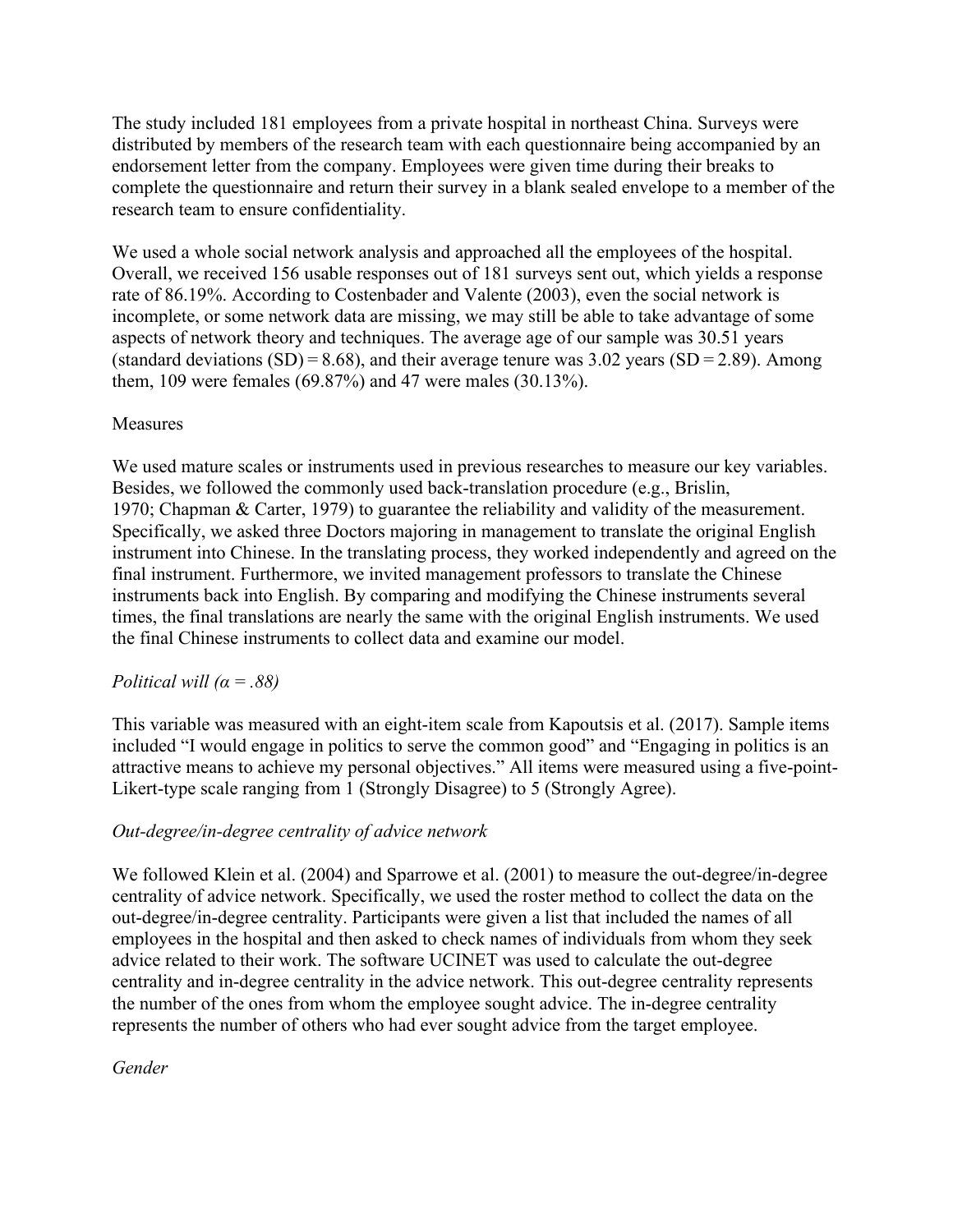In the study, Gender is coded as  $0 =$ female and  $1 =$ male.

#### *Control variables*

As demographic differences may influence employees' social network positioning (Klein et al., 2004), we included employees' age, position, and tenure as control variables.

#### **Results**

The means, SD, correlations, and reliability statistics of key variables in study are presented in Table 1. In general, the correlations among measures were as expected. Although political will may have little main effect on the outcomes (Table 1), we seek to find evidence when political will is moderated by gender the interaction and centrality could have significant relationship.

**Table 1.** Means, standard deviations, reliabilities, and intercorrelations among variables.

| <b>Variable</b>          | M     | <b>SD</b> |          |          |          |          | ັ       | 0        |  |
|--------------------------|-------|-----------|----------|----------|----------|----------|---------|----------|--|
| $1. \text{Age}$          | 30.51 | 8.68      |          |          |          |          |         |          |  |
| 2. Position              | 0.71  | 1.16      | $0.43**$ |          |          |          |         |          |  |
| 3. Tenure                | 3.02  | 2.89      | $0.40**$ | $0.60**$ |          |          |         |          |  |
| 4. Gender <sup>a</sup>   | 0.30  | 0.46      | $0.28**$ | $-0.04$  | 0.05     |          |         |          |  |
| 5. Political will        | 2.53  | 0.80      | $-0.12$  | $-0.12$  | $-0.03$  | $-0.001$ | (.88)   |          |  |
| 6. Out-degree centrality | 24.88 | 31.92     | $-0.03$  | $0.19**$ | $0.22**$ | $0.38**$ | 0.10    |          |  |
| 7. In-degree centrality  | 22.10 | 8.177     | $0.41**$ | $0.55**$ | $0.60**$ | $0.25**$ | $-0.06$ | $0.26**$ |  |

 $N = 156$ . Reliability of the scales (political will) is presented in boldface within parentheses along the central diagonal. SD = standard deviation.

<sup>a</sup> Gender is coded 1 = male, 0 = female.  $* p$  <0.05;  $* p$  <0.01..

| Table 2. Results of HMLR analysis: Interactive effects of political will and gender on the out- |  |  |  |
|-------------------------------------------------------------------------------------------------|--|--|--|
| degree centrality and in-degree centrality of the advice network.                               |  |  |  |

|                    | <b>Out-degree centrality</b> |           |           |                | In-degree centrality |           |           |                |  |
|--------------------|------------------------------|-----------|-----------|----------------|----------------------|-----------|-----------|----------------|--|
|                    | Model 1                      | Model 2   | Model 3   | <b>Model 4</b> | Model 1              | Model 2   | Model 3   | <b>Model 4</b> |  |
| Constant           | 24.88**                      | 24.88**   | 24.88**   | 24.88**        | $22.10**$            | $22.10**$ | $22.10**$ | $22.10**$      |  |
| Age                | $-0.65*$                     | $-0.62^+$ | $-1.26**$ | $-1.16**$      | $0.14*$              | 0.14      | 0.06      | 0.03           |  |
| Position           | 3.76                         | 4.15      | $7.00**$  | $6.76**$       | $1.75**$             | $1.76**$  | $2.11**$  | $2.18**$       |  |
| Tenure             | $2.33*$                      | $2.23*$   | $2.07*$   | $1.88^{+}$     | $1.12**$             | $1.12**$  | $1.10**$  | $1.15**$       |  |
| Political will (A) |                              | 4.29      | 3.98      | 3.81           |                      | 0.05      | 0.02      | 0.06           |  |
| Gender (B)         |                              |           | $33.12**$ | $32.62*$       |                      |           | $4.11**$  | $4.26**$       |  |
| $A \times B$       |                              |           |           | $9.87^{+}$     |                      |           |           | $-2.93*$       |  |
| F value            | $4.29**$                     | $3.70**$  | $12.33**$ | $10.85**$      | $38.36**$            | 28.58**   | $27.50**$ | 24.38**        |  |
| $\mathbb{R}^2$     | $0.078**$                    | $0.089**$ | $0.291**$ | $0.304**$      | $0.431**$            | $0.431**$ | $0.478**$ | $0.495**$      |  |
| $\Delta R^2$       | 0.078                        | 0.011     | $0.202**$ | $0.013^{+}$    | 0.431                | 0.000     | $0.047**$ | $0.017*$       |  |

N = 156. SD = standard deviation; HMLR = hierarchal multiple linear regression.  $^{+}p$  <0.1; \**p* <0.05; \*\**p* <0.01.

Main effects of political will on out-degree centrality and in-degree centrality

Hypothesis 1a and 1b state that political will has a significant relationship with out-degree centrality and in-degree centrality. However, as demonstrated by Table 2, the results reveal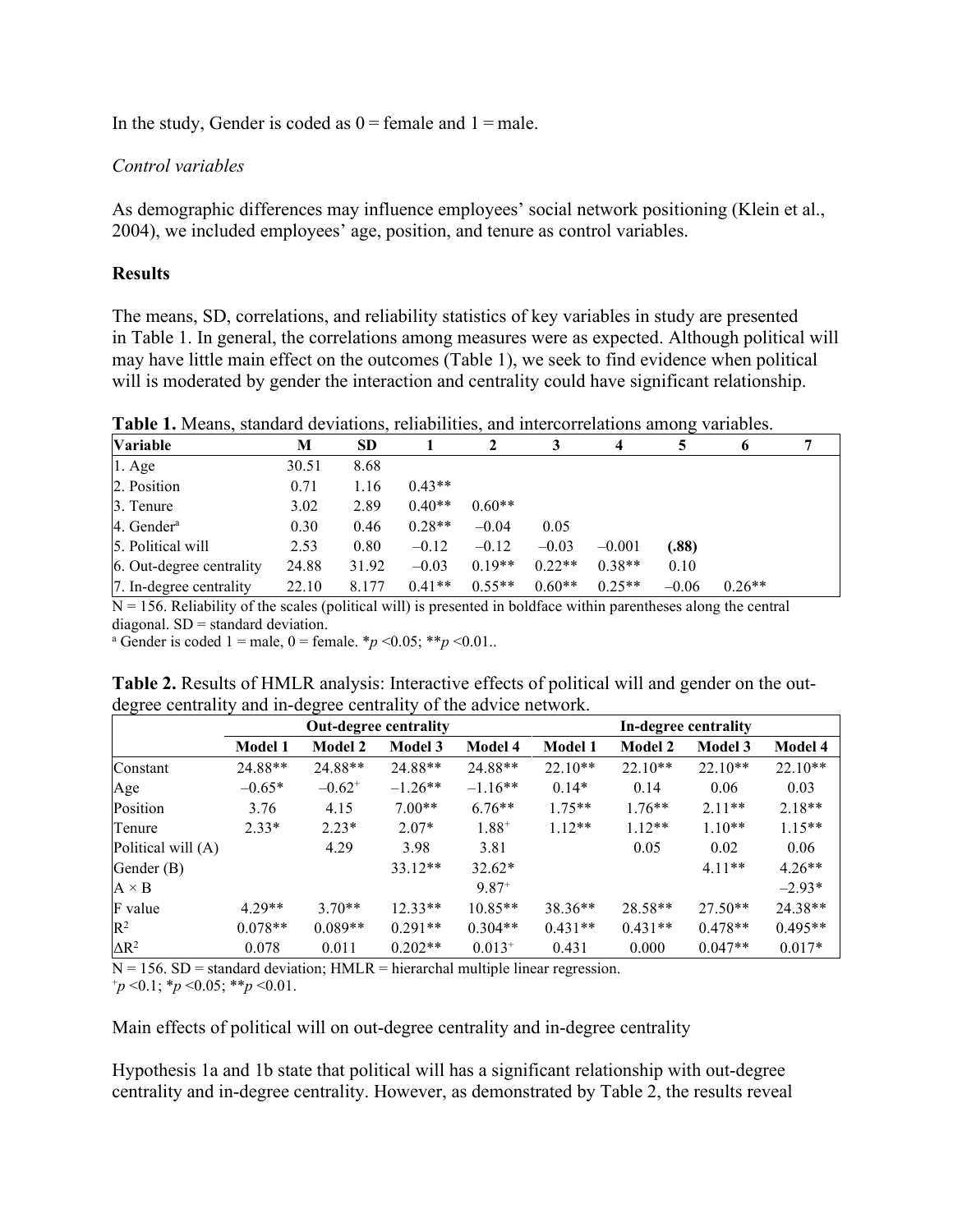nonsignificant relationship between political will and out-degree centrality ( $b = 3.81, p > 0.1$ , ns) or in-degree centrality ( $b = 0.06$ ,  $p > 0.2$ , ns). Therefore, Hypothesis 1a and 1b are not supported.

Main effects of gender on out-degree centrality and in-degree centrality

The hierarchal multiple linear regression (HMLR) results shown in Table 2 provide support for Hypothesis 2a and 2b, after controlling for age, position, and tenure. Gender was significantly and positively related to out-degree centrality ( $b = 32.62$ ,  $p < 0.05$ ) and in-degree centrality  $(b = 4.62, p < 0.01)$ . As males are coded as 1, so the results reveal male employees are likely to have higher level of in-degree centrality and out-degree centrality in the advice than female employees. Thus, Hypothesis 2a and 2b are supported.

Interaction of political will and gender on out-degree centrality

Hypothesis 3a suggested that gender moderates the relationship between political will and the out-degree centrality. As indicated by model 4 of Table 2, the Interaction between political will and gender is marginally significant ( $b = 9.87$ ,  $p < 0.1$ ). Following Preacher, Curran, and Bauer's approach (2006), we plotted this moderation effect and conducted simple slope tests. Figure 1 illustrates that for males, political will and out-degree centrality are positively related (simple slope value $=$ 13.71,  $p$  < 0.05), whereas when employees were females, the relationship became nonsignificant (simple slope value =  $3.83$ ,  $p > 0.1$ , ns). Therefore, Hypothesis 3a is supported. The results suggested that male employees with high political will tend to have high out-degree centrality, that is to say, they may more actively seek advice related to their work from their coworkers compared with the females.

Interaction of political will and gender on in-degree centrality

Hypothesis 3b suggested that gender moderates the relationship between political will and the indegree centrality The HMLR results in model 8 of Table 2 show that the interaction between political will and gender was negatively related to in-degree centrality (b=−2.93, *p* < 0.05). As it can draw from Figure 2, the simple slope tests results (Preacher et al., 2006) reveal when employees were males, political will and in-degree centrality have a negative relationship (simple slope value=−2.86,  $p < 0.05$ ). However, when the staff were females, the relationship became nonsignificant (simple slope value  $= 0.06$ ,  $p > 0.1$ , ns). Our Hypothesis 3b was not supported. However, the results showed an interesting pattern that male employees with higher political will have less in-degree centrality. In other words, the employees are less likely to seek advice from male employees with high political will (Figure 3).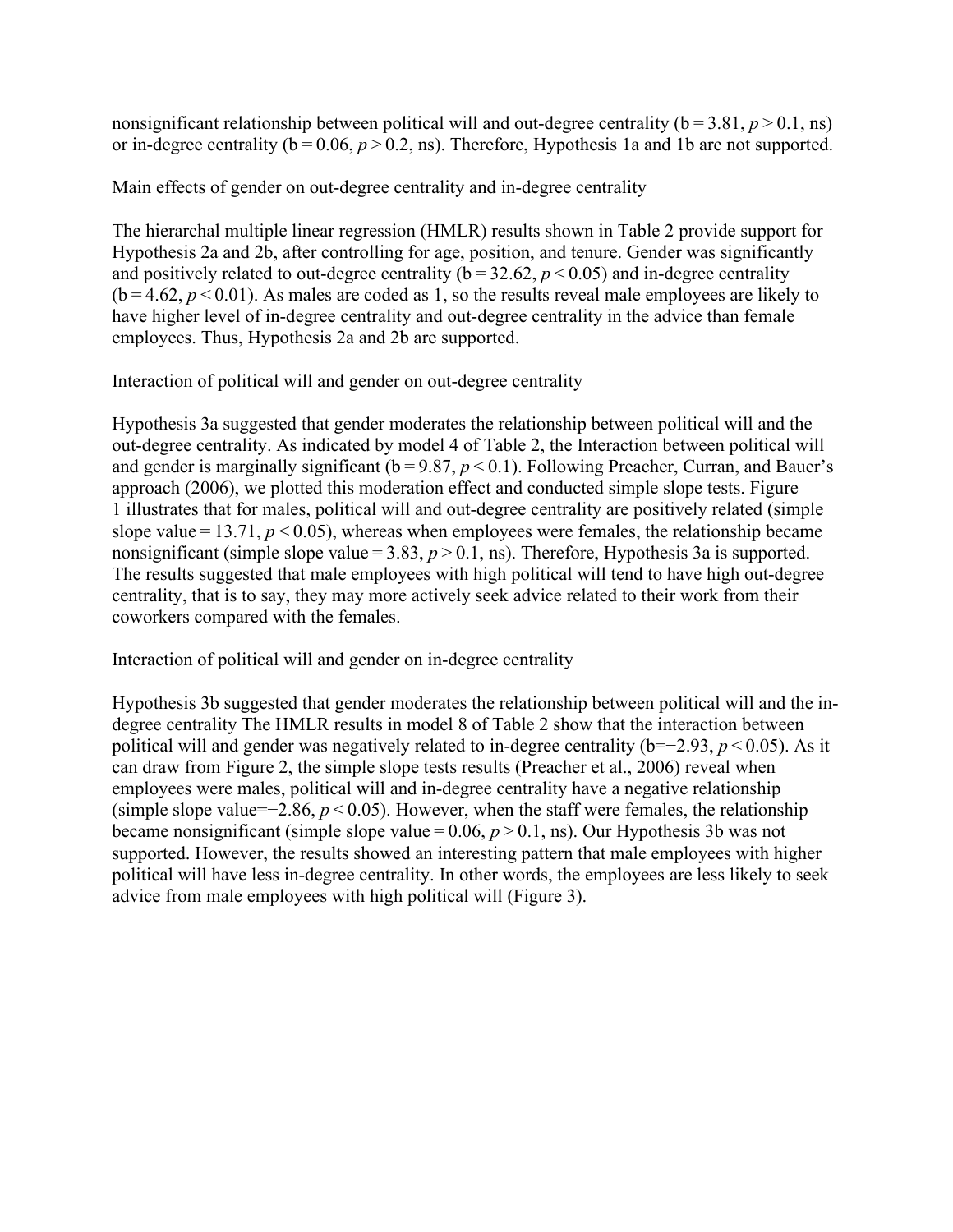





**Figure 3.** The two-way interactive effect political will and gender on in-degree centrality.

#### **Discussion**

Theoretical implications

Despite Mintzberg (1983) apparently emphasized the value of both political skill and political will, the existing literature has been dominated by studies investigating political skill. As we have found political will seems to explain variance over and above political skill in relation to influence tactics and status (Kapoutsis et al., 2017). The exploration of this motivational or psychological variable is a huge advancement and a great supplement to the study of organizational politics when we combined the political will and social network embeddedness in our model. We depict our specific theoretical implications as follows.

First, the current findings contribute to improve our understanding of how personal attributes affect employees' social network embeddedness. Previous studies have examined individuals' demographic characteristics such as education, values such as tradition or hedonism, and personality such as the "Big Five" or self-monitoring and environmental factors to predict social network embeddedness (e.g., Klein et al., 2004; Mehra et al., 2001; Shah, 2000). However, an important motivational antecedent, that is, political will is neglected. Kapoutsis et al. (2017) indicated that it is political will that drive individuals in organizations to invest political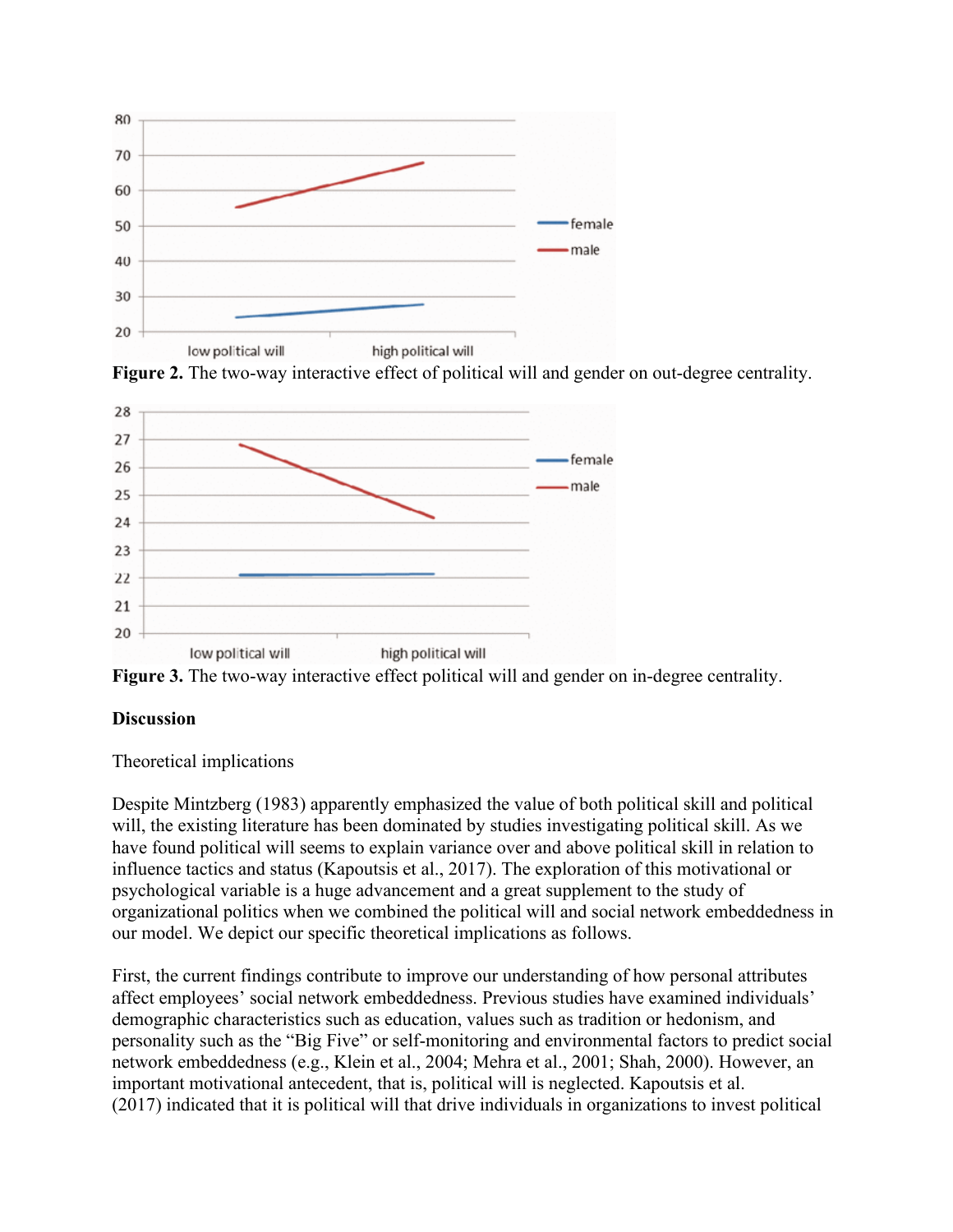skill in attaining their goals. Political skill alone or an explication of ones' formal or informal power is not sufficient to predict political behavior (Mintzberg, 1983). People with high political will would choose to deal with the issues that are important to them. Thus, in essence, it is political will that define the political behavior and social network structure in the organization. Our study attempted to find out whether political will make a difference in the social network embeddedness. Specifically, this study is the first empirical attempt to investigate political will as a motivational antecedent for employee's social network embeddedness, and we found that political will seems to have no effect for female employees and does make a difference for male employees. These results explored the boundary conditions of motivational effect on employees' network embeddedness which was a good supplement to the study of Klein et al. (2004) and Mehra et al. (2001) and suggested that male and female actors may have different motives to engage themselves in central positions of the advice network. These results revealed a deeper mechanism between gender and social network positioning beyond simple surface demographics.

Second, by discovering the opposite effects of political will on male employees' in-degree and out-degree centrality, this study shed light on the interesting role of individuals' motivation on social network embeddedness. The complex network phenomenon underlying the function of political will reflects the Mintzberg (1983)'s view that organizations could be understood as political arenas. Individuals read social context and adjust their behavior under the role of political will to the social context to develop high-quality social networks (Ferris et al., 2007; Kapoutsis et al., 2017). Consistent with our theory, male employees with high political will are more proactively approach others for work-related advice. However, the same group (male and high political will) is not the target for others who seek advice from. On the contrary, male employees with low political will are in the most central positions for others to seek advice. It almost seems that these male employees are backfired by their high motivations to engage in political behaviors and might be seen as threat or less unreliable sources for work-related advice, whereas those males with low political will are seen as trustworthy target for others to seek advice. These results suggested that motivational basis do not automatically result in centrality in advice network. These findings also demonstrated the complex mechanism between individual motivations and social network embeddedness, which is worthy of future research.

#### Practical implications

A central position of advice networks is positively related to in-role and extra-role performance (Sparrowe et al., 2001) and information access (Ibarra & Andrews, 1993). To encourage employees to embed themselves in a central position, managers will benefit from utilizing different strategies to help male and female employees. As our results showed, males with high political will are more proactively engage in advice-seeking, while females are not affected by this particular motive. Females, as previous research suggested (Kilduff & Brass, 2010), are more likely to be driven by a relationship-oriented motives. Therefore, managers and companies can implement customized training programs for male and female employees to encourage them in their personal network building.

Managers should also be aware of that male employees with high political will are usually not the most popular targets for others to seek advice. As this situation would be frustrating for these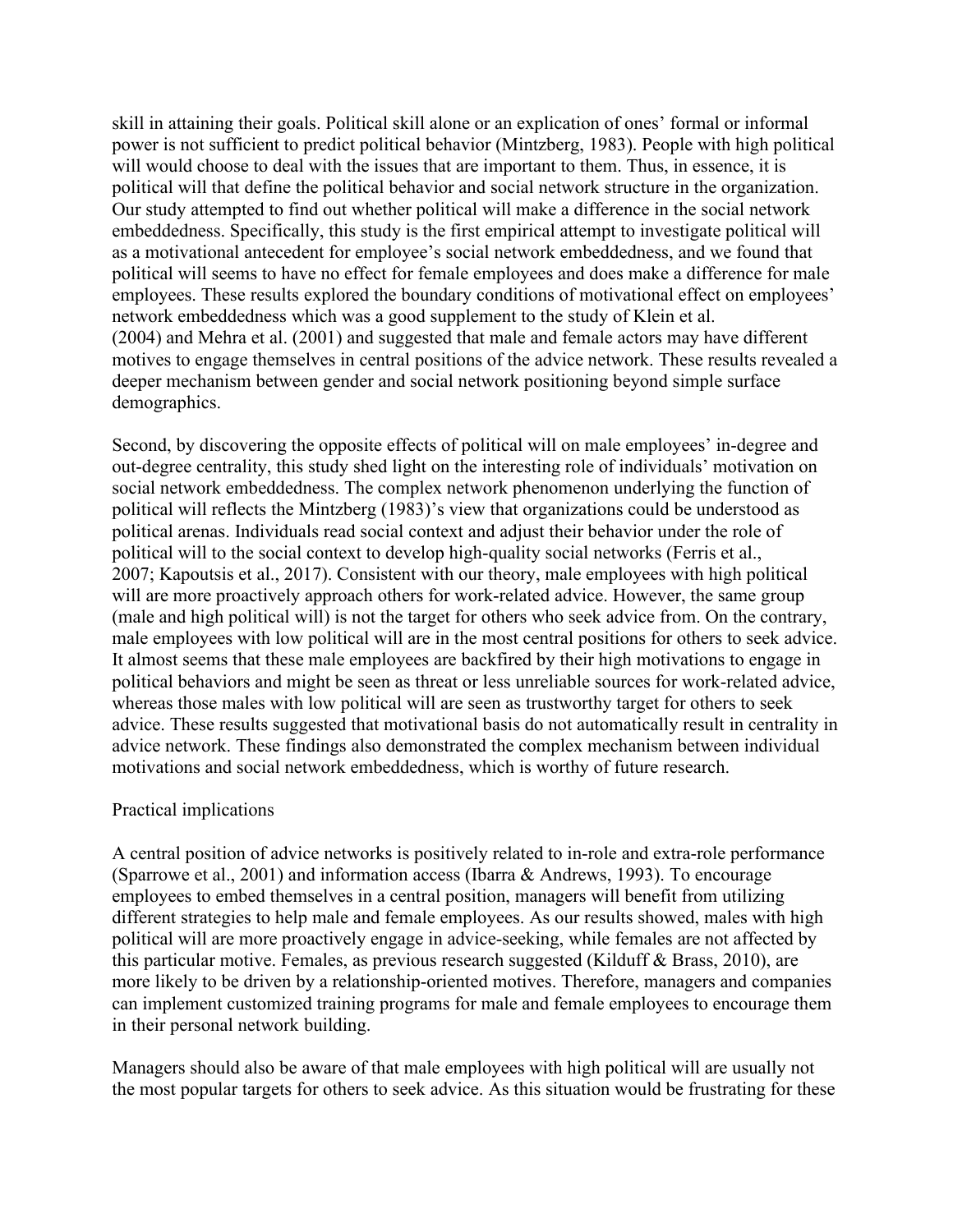males with high motives, managers can prepare them for the obstacles beforehand. Furthermore, managers should also encourage female workers to be more proactive in work-related information exchange and help them to benefit from the central positions in the social networks in an organization.

### Limitations and future directions

First, this study is a cross-sectional design and may not support the current casual hypothesis. Analytically, the casual relationships between gender/political will and social network embeddedness could be reverse. However, it is impossible to argue that social networks affect gender; therefore, it ruled out this possibility. In addition, it also seems to counterintuitive that network positions lead people to develop their political will. Nevertheless, future studies will benefit from a longitudinal design and provide a better support for the casual relationships between individual attributes and network positioning.

Second, this study explored the model based on a Chinese hospital sample. And as previous studies argued, easterners might interpret and understand cross-cultural management knowledge and skills in different ways compared with Westerners (Shapiro, Ozanne, & Saatcioglu, 2008), we also expect future research works could expand to different cultures or industries.

Third, this study is restricted to the sample size and gender distribution of participants. In order to make our findings more generalizable to greater populations and more organizations, future studies could extend our study to more organizations and more gender-balanced participants in order to generate the findings to a broader population. Finally, we would investigate the combined effect of political will and political skill in predicting the social network embeddedness as they both are important for the success of political behavior.

# **Authors' Note**

Chenxi Wang's new affiliation is Nanjing University Of Finance & Economics School of business administration.

# **Author Biographies**

**Jun Yang** is an assistant professor at University of North Carolina at Greensboro. Her primary area of research is in organizational behavior and human resource management, specifically, her research addresses social influence and moral reasoning processes in interpersonal relationships, with particular reference to dysfunctional leadership, ostracism, bullying, voice, and social networks.

**Chao Liu** is a post-hoc researcher at Peking University, and his research focuses on abusive supervision, organizational politics and job performance.

**Chenxi Wang** is an assistant professor at Nanjing University Of Finance & Economics.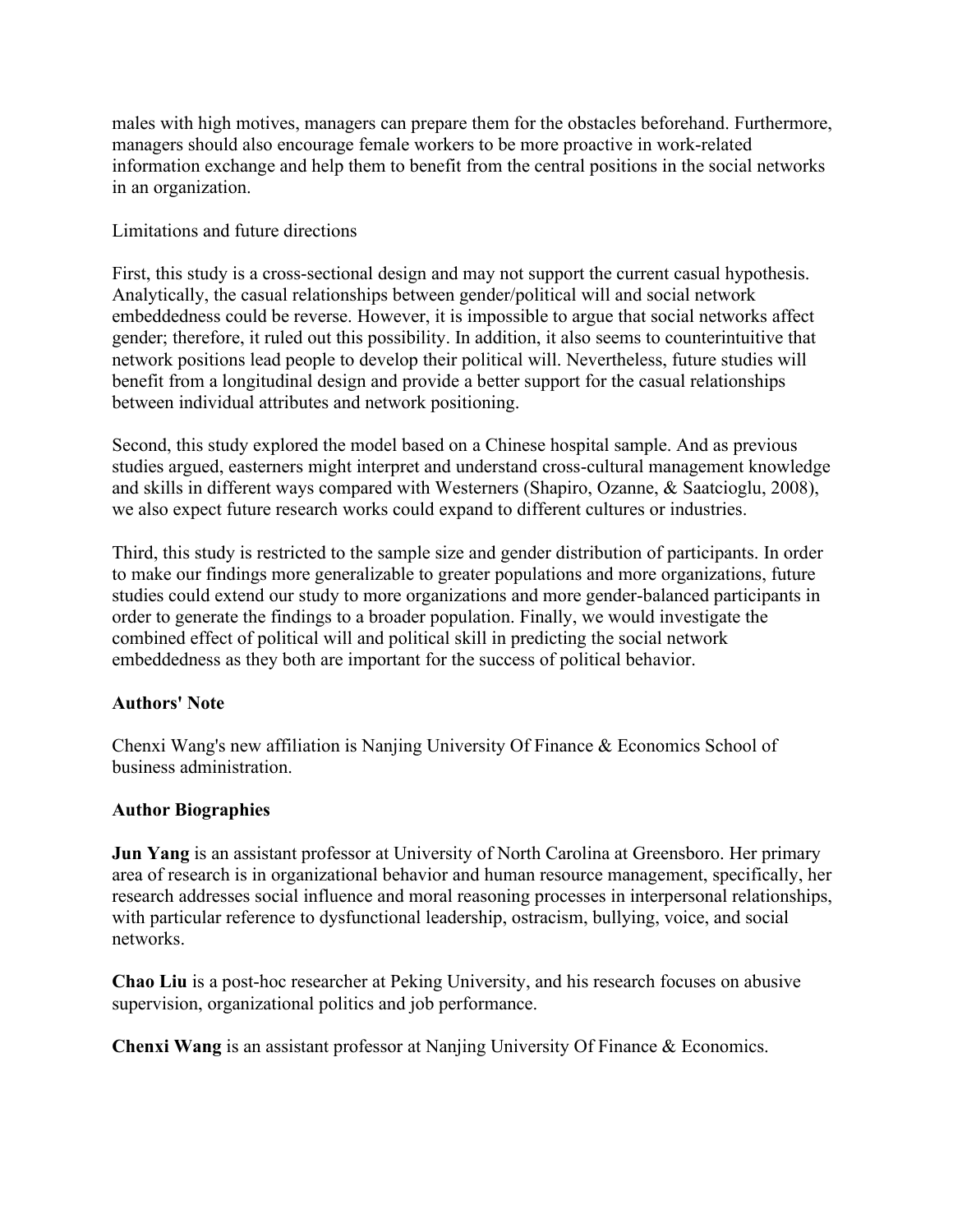**Qinghong Zhang** is an assistant professor of management in Beijing Wuzi University. Her research focuses on workplace stress, employee relation, and organizational behaviors.

### **Declaration of Conflicting Interests**

The author(s) declared no potential conflicts of interest with respect to the research, authorship, and/or publication of this article.

# **Funding**

The author(s) received no financial support for the research, authorship, and/or publication of this article.

### **References**

- Aldrich, H. E., Kim, P. H. (2007). Small worlds, infinite possibilities? How social networks affect entrepreneurial team formation and search. Strategic Entrepreneurship Journal,  $1(1-2)$ ,  $147-165$ .
- Balkundi, P., Barsness, Z., Michael, J. H. (2009). Unlocking the influence of leadership network structures on team conflict and viability. Small Group Research, 40, 301–322.
- Balkundi, P., Harrison, D. A. (2006). Ties, leaders, and time in teams: Strong inference about network structure's effects on team viability and performance. Academy of Management Journal, 49, 49–68.
- Bian, Y. (1997). Bringing strong ties back in: Indirect ties, network bridges, and job searches in China. American sociological review, 62, 366–385.
- Blickle, G., Schütte, N., Wihler, A. (2018). Political will, work values, and objective career success: A novel approach—The trait-reputation-identity model. Journal of Vocational Behavior, 107, 42–56.
- Borgatti, S. P., Foster, P. C. (2003). The network paradigm in organizational research: A review and typology. Journal of Management, 29(6), 991–1013.
- Brass, D. J. (1985). Men's and women's networks: A study of interaction patterns and influence in an organization. Academy of Management Journal, 28, 327–343.
- Brass, D. J., Galaskiewicz, J., Greve, H. R., Tsai, W. (2004). Taking stock of networks and organizations: A multilevel perspective. Academy of Management Journal, 47, 795–817.
- Brislin, R. W. (1970). Back-translation for cross-cultural research. Journal of Cross-Cultural Psychology, 1(3), 185–216.
- Bu, N., Roy, J. P. (2005). Career success networks in China: Sex differences in network composition and social exchange practices. Asia Pacific Journal of Management, 22(4), 381–403.
- Burt, Ronald S. (1995). Structural Holes: The Social Structure of Competition. Cambridge: Harvard University Press.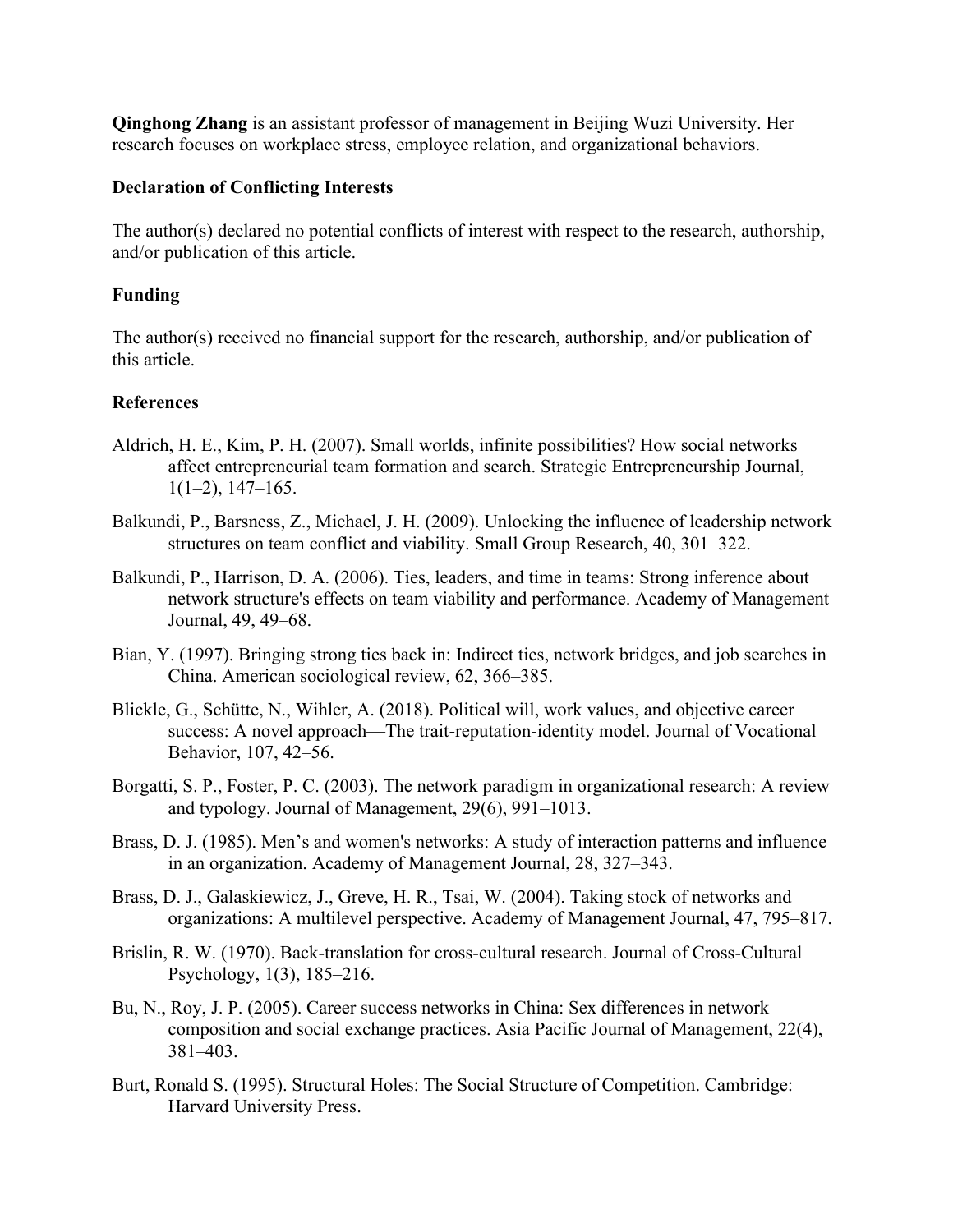- Carpenter, M. A., Li, M., Jiang, H. (2012). Social network research in organizational contexts: A systematic review of methodological issues and choices. Journal of Management, 38(4), 1328–1361.
- Carter, D. R., DeChurch, L. A., Braun, M. T., Contractor, N. S. (2015). Social network approaches to leadership: An integrative conceptual review. Journal of Applied Psychology, 100(3), 597–622.
- Chapman, D. W., Carter, J. F. (1979). Translation procedures for the cross cultural use of measurement instruments. Educational Evaluation and Policy Analysis, 1(3), 71–76.
- Chen, C. C., Chen, X. P., Huang, S. (2013). Chinese guanxi: An integrative review and new directions for future research. Management and Organization Review, 9(1), 167–207.
- Chua, R. Y., Morris, M. W., Ingram, P. (2009). Guanxi vs networking: Distinctive configurations of affect-and cognition-based trust in the networks of Chinese vs American managers. Journal of International Business Studies, 40(3), 490–508.
- Contractor, N. S., DeChurch, L. A., Carson, J., Carter, D. R., Keegan, B. (2012). The topology of collective leadership. The Leadership Quarterly, 23, 994–1011.
- Costenbader, E., Valente, T. W. (2003). The stability of centrality measures when networks are sampled. Social Networks, 25, 283–307.
- Cross, R., Borgatti, S. P., Parker, A. (2002). Making invisible work visible: Using social network analysis to support strategic collaboration. California Management Review, 44(2), 25–46.
- Farh, J. L., Hackett, R. D., Liang, J. (2007). Individual-level cultural values as moderators of perceived organizational support–employee outcome relationships in China: Comparing the effects of power distance and traditionality. Academy of Management Journal, 50(3), 715–729.
- Fernandez, D. R., Carlson, D. S., Stepina, L. P., Nicholson, J. D. (1997). Hofstede's country classification 25 years later. The Journal of Social Psychology, 137(1), 43–54.
- Ferris, G. R., Treadway, D. C., Kolodinsky, R. W., Hochwarter, W. A., Frink, D. D. (2005). Development and validation of the political skill inventory. Journal of Management, 31, 126–152.
- Ferris, G. R., Treadway, D. C., Perrewé, P. L., Brouer, R. L., Douglas, C., & Lux, S. (2007). Political skill in organizations. Journal of management, 33(3), 290–320.
- Gill, S., Stockard, J., Johnson, M., & Williams, S. (1987). Measuring gender differences: The expressive dimension and critique of androgyny scales. Sex Roles, 17(7-8), 375–400.
- Granovetter, M. (1973). The strength of weak ties. American Journal of Sociology, 78, 1360– 1380.
- Granovetter, M. (1974). Getting a job: A study of contacts and careers. Chicago, IL: University of Chicago Press.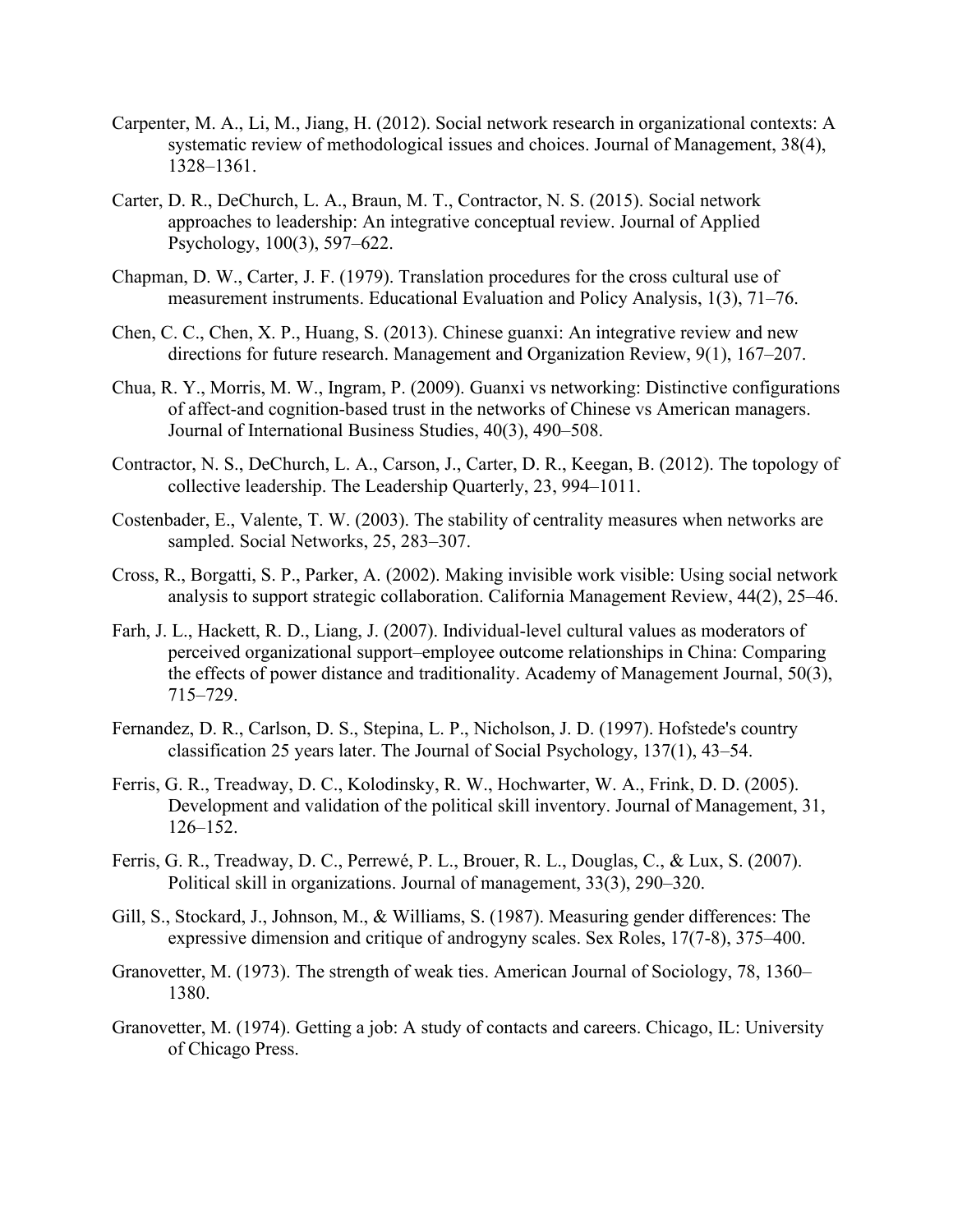- Hadani, M., Coombes, S., Das, D., Jalajas, D. (2012). Finding a good job: Academic network centrality and early occupational outcomes in management academia. Journal of Organizational Behavior, 33(5), 723–739.
- Ibarra, H., Andrews, S. B. (1993). Power, social influence, and sense making: Effects of network centrality and proximity on employee perceptions. Administrative Science Quarterly, 277–303.
- Ingram, P., Roberts, P. W. (2000). Friendships among competitors in the Sydney hotel industry. American Journal of Sociology, 106(2), 387–423.
- Ioannides, Y. M., Loury, L. D. (2004). Job information networks, neighborhood effects, and inequality. Journal of Economic Literature, 42, 1056–1093.
- Jia, L., Shaw, J. D., Tsui, A. S., Park, T. Y. (2014). A social–structural perspective on employee– organization relationships and team creativity. Academy of Management Journal, 57(3), 869–891.
- Kapoutsis, I., Papalexandris, A., Treadway, D. C., Bentley, J. (2017). Measuring political will in organizations: Theoretical construct development and empirical validation. Journal of Management, 43(7), 2252–2280.
- Kilduff, M., Brass, D. J. (2010). Organizational social network research: Core ideas and key debates. The Academy of Management Annals, 4, 317–357.
- Kilduff, M., Krackhardt, D. (2008). Interpersonal networks in organizations. Cambridge, England: Cambridge University Press.
- Klein, K. J., Lim, B. C., Saltz, J. L., Mayer, D. M. (2004). How do they get there? An examination of the antecedents of centrality in team networks. Academy of Management Journal, 47(6), 952–963.
- Maher, L. P., Gallagher, V. C., Rossi, A. M., Ferris, G. R., Perrewé, P. L. (2018). Political skill and will as predictors of impression management frequency and style: A three-study investigation. Journal of Vocational Behavior, 107, 276–294.
- McPherson, M., Smith-Lovin, L., Cook, J. M. (2001). Birds of a feather: Homophily in Social Networks. Annual Review of Sociology, 27, 415–444.
- Mehra, A., Kilduff, M., Brass, D. J. (2001). The social networks of high and low self-monitors: Implications for workplace performance. Administrative Science Quarterly, 46(1), 121– 146.
- Mintzberg, H. (1983). Power in and around organizations. Englewood Cliffs, NJ: Prentice-Hall.
- Montgomery, J. D. (1992). Job search and network composition: Implications of the strength-ofweak-ties hypothesis. American Sociological Review, 57, 586–596.
- Mukherjee, S. (2016). Leadership network and team performance in interactive contests. Social Networks, 47, 85–92.
- Park, S. H., Luo, Y. (2001). Guanxi and organizational dynamics: Organizational networking in Chinese firms. Strategic Management Journal, 22(5), 455–477.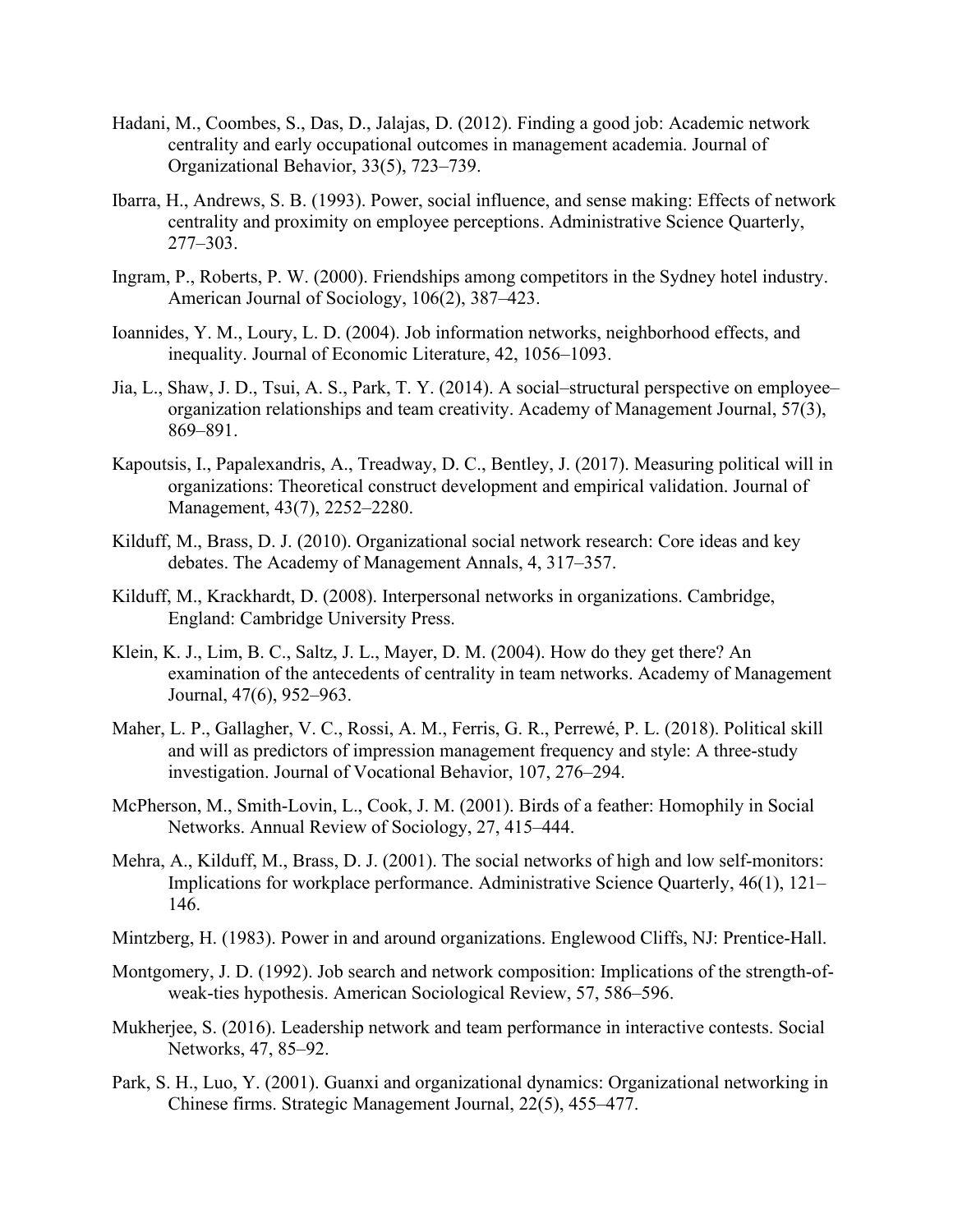- Perry-Smith, J. E., Mannucci, P. V. (2017). From creativity to innovation: The social network drivers of the four phases of the idea journey. Academy of Management Review, 42(1), 53–79.
- Pratt, G., Hanson, S. (1996). Gender, work and space—Response. Antipode, 28, 349–351.
- Preacher, K. J., Curran, P. J., Bauer, D. J. (2006). Computational tools for probing interaction effects in multiple linear regression, multilevel modeling, and latent curve analysis. Journal of Educational and Behavioral Statistics, 31, 437–448.
- Ryan, R. M., & Deci, E. L. (2000). Self-determination theory and the facilitation of intrinsic motivation, social development, and well-being. American psychologist, 55(1), 68.
- Scott, D. B. (1996). Shattering the instrumental-expressive myth: The power of women's networks in corporate-government affairs. Gender & Society, 10, 232–247.
- Seibert, S. E., Kraimer, M. L., Liden, R. C. (2001). A social capital theory of career success. Academy of Management Journal, 44, 219–237.
- Shah, P. P. (2000). Network destruction: The structural implications of downsizing. Academy of Management Journal, 43(1), 101–112.
- Shapiro, J. M., Ozanne, J. L., Saatcioglu, B. (2008). An interpretive examination of the development of cultural sensitivity in international business. Journal of International Business Studies, 39, 71–87.
- Sparrowe, R. T., Liden, R. C., Wayne, S. J., Kraimer, M. L. (2001). Social networks and the performance of individuals and groups. Academy of Management Journal, 44(2), 316– 325.
- Spencer-Oatey, H. (1997). Unequal relationships in high and low power distance societies: A comparative study of ibtor-student role relations in Britain and China. Journal of Cross-Cultural Psychology, 28(3), 284–302.
- Treadway, D. C. (2012). Political will in organizations. In Ferris, G. R., Treadway, D. C. (Eds.), Politics in organizations: Theory and research considerations (pp. 531–556). New York, NY: Routledge.
- Treadway, D. C., Shaughnessy, B. A., Breland, J. W., Yang, J., & Reeves, M. (2013). Political skill and the job performance of bullies. Journal of Managerial Psychology, 28(3), 273– 289.
- Treadway, D. C., Campion, E. D., Williams, L. V. (2017). Sensitivity and adaptability in the face of powerlessness: The roles of political will and political skill within the experience of powerlessness and its impact on stress-related outcomes. In C. C. Rosen & P. L. Perrewe (Eds.), Power, politics, and political skill in job stress (pp. 81–103). Bingley, England: Emerald Publishing Limited.
- Treadway, D. C., Hochwarter, W. A., Kacmar, C. J., Ferris, G. R. (2005). Political will, political skill, and political behavior. Journal of Organizational Behavior, 26, 229–245.